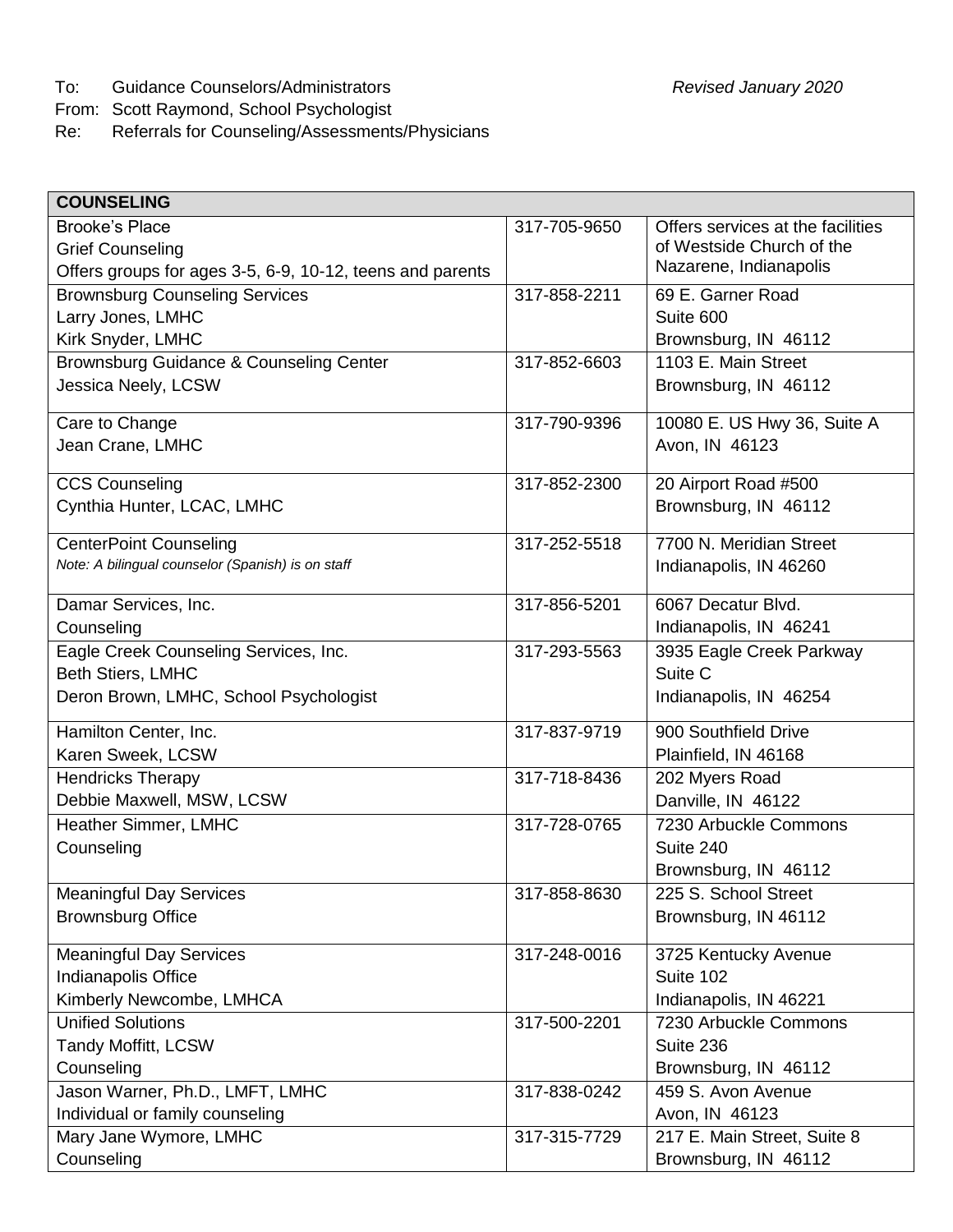| <b>ASSESSMENT and/or COUNSELING</b>        |                                       |                                 |
|--------------------------------------------|---------------------------------------|---------------------------------|
| <b>Beacon Psychology Services</b>          | 317-942-4020                          | 11495 N. Pennsylvania St.       |
| Jennifer Horn, Ph.D., HSPP                 |                                       | Suite 105                       |
| Assessment, Counseling                     |                                       | Carmel, IN 46032                |
| <b>Children's Resource Group</b>           | 317-575-9111                          | 9106 N. Meridian Street,        |
| Sarah J. Norris, Ph.D., HSPP               |                                       | Suite #100                      |
| Julie T. Steck, Ph.D., HSPP                |                                       | Indianapolis, IN 46260          |
| Assessment, Counseling                     |                                       |                                 |
| The Christian Sarkine Autism Center        | 317-274-8162                          | 705 Riley Hospital Dr. #4300    |
| <b>Riley Hospital</b>                      |                                       | Indianapolis, IN 46202          |
| Assessment, Counseling                     |                                       |                                 |
| <b>Christian Theological Seminary</b>      | 317-924-5205                          | 1050 W. 42 <sup>nd</sup> Street |
| <b>Counseling Center</b>                   |                                       | Indianapolis, IN 46208          |
| Assessment, Counseling                     |                                       |                                 |
| <b>Community Psychological Consultants</b> | 317-574-1785                          | 11350 N. Meridian Street #300   |
| Mary L. Sanders, Ph.D., HSPP               |                                       | Carmel, IN 46032                |
| Assessment, Counseling                     |                                       |                                 |
| Crossroads Autism Diagnostic Clinic        | 317-466-1000                          | 4740 Kingsway Drive             |
| Ashley McGinn, Ph.D., HSPP                 |                                       | Indianapolis, IN 46205          |
| Assessment, Counseling                     |                                       |                                 |
| Cummins Mental Health, Avon                | (888) 714-1927                        | 6655 E.U.S. 36                  |
| Assessment, Counseling                     | Emergency:<br>(888) 714-1927 Ext 1501 | Avon, IN 46123                  |
| Summer programs offered                    |                                       |                                 |
| <b>Health Associates</b>                   | 317-844-7489                          | 9240 N. Meridian Street         |
| Martin Groff, Ph.D.                        |                                       | Suite 320                       |
| Assessment, Counseling                     |                                       | Indianapolis, IN 46260          |
| Indiana Health Group                       | 317-843-9922                          | 703 Pro-Med Lane                |
| Danita Lively, M.D.                        |                                       | Carmel, IN 46032                |
| Assessment, Counseling                     |                                       |                                 |
| Neuropsychology Associates of Indiana      | 317-581-2292                          | 10293 N. Meridian Street, #210  |
| Christopher Sullivan, Ph.D., HSPP          |                                       | Indianapolis, IN 46290          |
| Andrea Moreau-O'Donnell, Psy.D., HSPP      |                                       |                                 |
| Neuropsychological Assessment              |                                       |                                 |
| Professional Psychological Services        | 317-581-2288                          | 10293 N. Meridian Street        |
| Patricia Couvillion, Ph.D., HSPP           |                                       | Suite 375                       |
| Assessment, Counseling                     |                                       | Indianapolis, IN 46290          |
| Riley Child & Adolescent Psychiatry        | 317-944-8162                          | 1002 Wishard Blvd.              |
| Clinic William Kronenberger, Ph.D.         |                                       | Indianapolis, IN 46202          |
| Assessment                                 |                                       |                                 |
| <b>Woodview Psychology Group</b>           | 317-573-0149                          | 70 E. 91st Street, Suite #210   |
| Pamela Christy, Ph.D.                      |                                       | Indianapolis, IN 46240          |
| Assessment, Counseling                     |                                       |                                 |